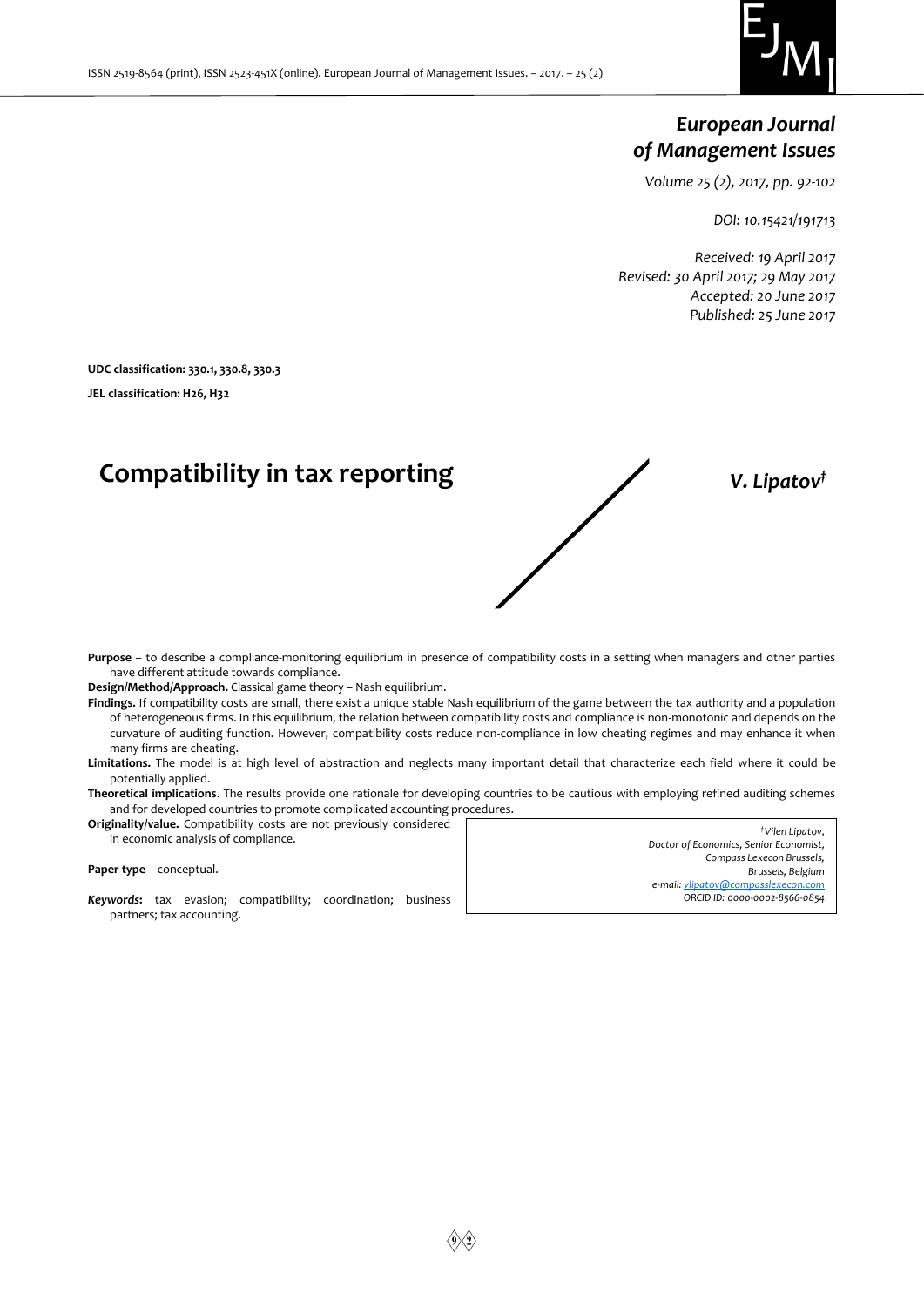

# **Сумісність у податковій звітності**

#### *Вілен Ліпатов‡*

*‡Compass Lexecon Brussels, Брюссель, Бельгія*

- **Мета дослідження** описати рівновагу у відносинах контролю за дотриманням встановлених вимог (compliance) при наявності витрат на сумісність (compatibility costs) в умовах, при яких менеджер і інші сторони відносин мають різні підходи до встановлених вимог.
- **Дизайн/Метод/Підхід дослідження.** Класична теорія ігор рівновага Неша (Nash equilibrium).
- **Результати дослідження.** Виявлено, що якщо витрати на сумісність є невеликими, то існує унікальна рівновага Неша в грі між податковими органами і популяцією гетерогенних фірм. В даній рівновазі відношення між витратами на сумісність і відповідність встановленим вимогам є немонотонним і залежить від кривизни функції аудиту. Проте витрати на сумісність знижують невідповідність встановленим вимогам (non-compliance) в умовах низького рівня обману (low cheating regimes) і збільшують цю невідповідність при залученні великої кількості фірм в обманні дії.
- **Обмеження дослідження.** Дана модель заснована на високому рівні абстракції і нехтує багатьма важливими деталями, які притаманні можливим сферам практичного застосування.
- **Практичне значення дослідження:** Результати пропонують логічне обґрунтування для країн, що розвиваються, при прийнятті адаптованих схем аудиту, а для розвинених країн для впровадження більш складних процедур аудиту.
- **Оригінальність/Цінність/Наукова новизна дослідження.**  Витрати на сумісність раніше не використовувалися в економічному аналізі встановлених вимог.

**Тип статті** – теоретична.

*Ключові слова***:** ухилення від податків; сумісність; координація; бізнес-партенрство; оподаткування.

# **Совместимость в налоговой отчетности**

# *Вилен Липатов‡*

*‡Compass Lexecon Brussels, Брюссель, Бельгия*

- **Цель исследования** описать равновесие в отношениях контроля за соблюдением установленных требований (compliance) при наличии затрат на совместимость (compatibility costs) в условиях, при которых менеджер и другие стороны отношений имеют различные подходы к установленным требованиям.
- **Дизайн/Метод/Подход исследования.** Классическая теория игр – равновесие Нэша (Nash equilibrium).
- **Результаты исследования.** Выявлено, что если затраты на совместимость невелики, то существует уникальное равновесие Нэша в игре между налоговыми органами и популяцией гетерогенных фирм. В данном равновесии отношение между затратами на совместимость и соответствием установленням требованием является немонотонным и зависит от кривизны функции аудита. Тем не менее, затраты на совместимость снижают несоответствие установленным требованиям (noncompliance) в условиях низкого уровня обмана (low cheating regimes) и увеличивают это несоответствие при вовлечении множества фирм в обманные действия.
- **Ограничения исследования.** Данная модель основана на высоком уровне абстракции и пренебрегает многими важными деталями, которые свойственны возможным сферам практического применения.
- **Практическое значение исследования.** Результаты предлагают логическое обоснование для развивающихся стран при принятии адаптированных схем аудита, а для развитых стран для внедрения более сложных процедур аудита.
- **Оригинальность/Ценность/Научная новизна исследования.** Затраты на совместимость ранее не использовались в экономическом анализе установленных требований.

**Тип статьи** – теоретическая.

*Ключевые слова***:** уклонение от налогов; совместимость; координация; бизнес-партенрство; налогообложение.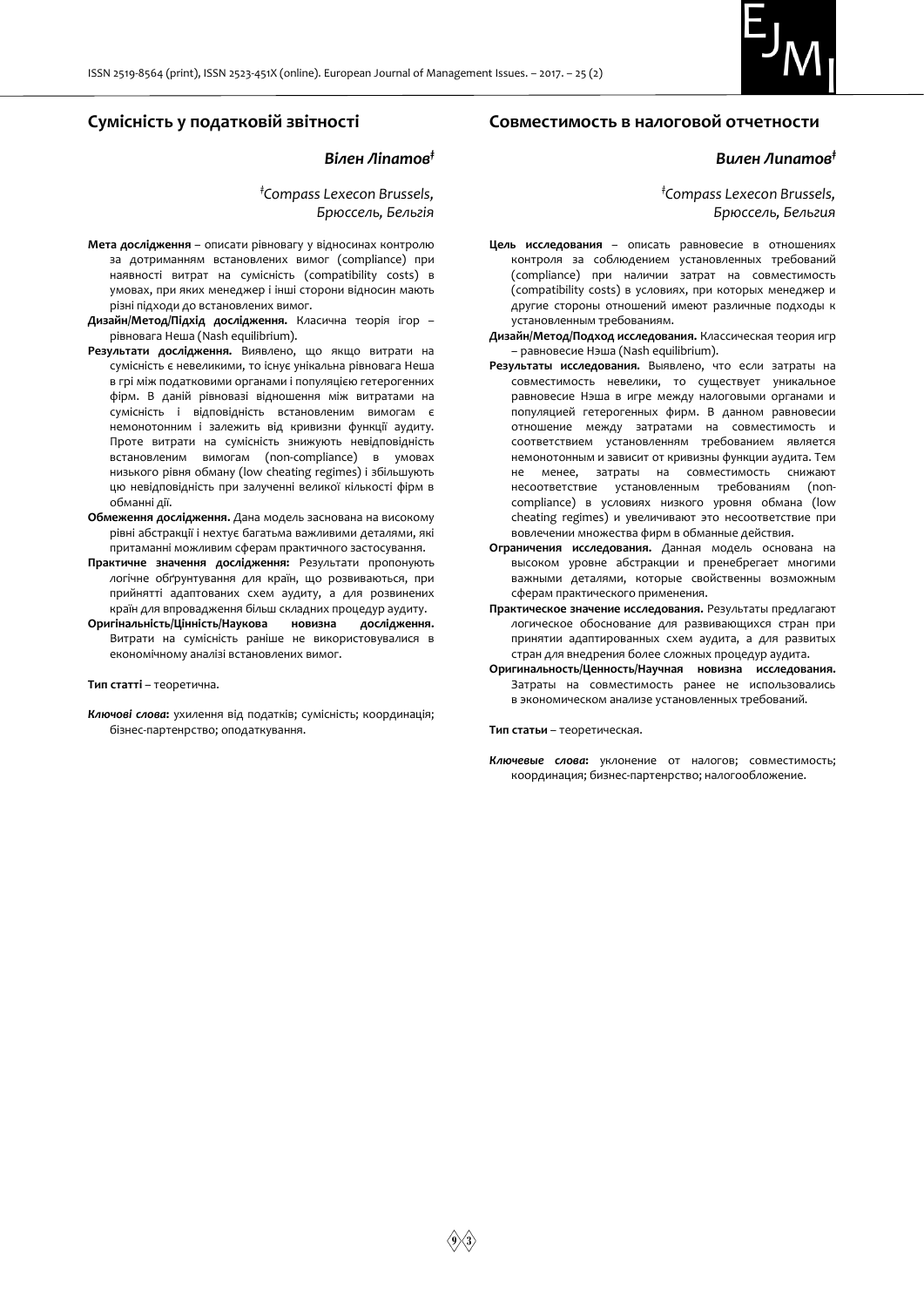

#### **Introduction**

anagers of varying levels in hierarchy throughout the world  $\langle M \rangle$ face a dilemma whether to comply with various standards. Firms as represented by their managers add new dimensions to the problem over and above standard gambling and cat-andmouse<sup>1</sup> approaches. Firstly, a firm is not a single decision maker and has its own agency problem, as stressed by Crocker and Slemrod (2005). Second, the interaction between firms can be important for the general outcome, as Bayer and Cowell (2009) and Sanchez (2006) point out, although Lipatov (2008) shows that the interaction matters in games with individual taxpayers as well.

Even in the simplest cases, successful hiding of information from a monitoring authority requires coordinated action whenever two or more parties involved in a transaction. For example, in sophisticated tax avoidance and evasion (tax evasion that requires certain expertise and involves intricate manipulation of accounts), there may be multiple parties as well as substantial costs of making accounts consistent and looking good at superficial checks of tax authorities. In the US, Sarbanes-Oxley act of 2002<sup>2</sup> has made these costs even higher<sup>3</sup>.

The other aspect of costs to coordinate are differences in the reports about the monitored activity that should be similar a priory. In case of tax reports of transacting firms, the tax authority observes transactions and can audit both partners, having some idea of how correlated their incomes are. It is well known in the profession that the tax audits are not random. First, the taxpayers are divided in homogenous auditing classes. Second, within each class the tax authority may receive some signals that a given report is suspicious. One of such signals is a discrepancy in the reports of business partners. The importance of coordination in tax reporting is also confirmed experimentally by *Alm and McKee* (*2004*).

The counter-checking of reports is a standard procedure for some taxes. For VAT, this particularly makes sense, as a part of the tax that is paid by one party is then rebated by the other. Das-Gupta and Gang (2001) model the matching of purchase and sales invoices explicitly. They conclude that cross-matching can induce truthful reporting, but distorts purchase and sales decisions. In Russia the auditing of one firm involves checking accounts of the firms that are transacting with it, as described e. g. in *Sumina*  (*2006*).

McIntyre (2005) writes that most of the modern sheltering schemes undermine the basic principle of tax law: a tax deductible item of one taxpayer is a part of taxable income of the other. The evasion opportunity arises when one firm deducts some payments made to the other firm, but this other firm is not taxable, e. g. it is an off-shore company. This kind of evasion looks simple in principle, but requires sophisticated organization and coordination not to be obvious. In turn, the detection of such evasion requires counter-checking of the reports provided by business partners. In Russia, the mechanism of evasion is similar, though the schemes are usually blunter: the accounting specialists register a lot of fictitious firms some of which just do not pay taxes and disappear.

We look here at a long run situation in an economy where firms exercise transactions with each other. Before entering the industry, a firm has to decide whether to adopt aggressive attitude towards tax reporting or to stay on the compliant side. This choice of accounting standard is analogous to the choice of a

 $\overline{a}$ 

computer operating system in its compatibility aspect. That is, while operating together, the firms with different accounting machineries incur higher transaction costs than the firms with similar accounting procedures do.

If a firm decides to be aggressive, it hires a tax evasion specialist who arranges accounts for a certain fee<sup>4</sup>. A compliant firm manages accounts itself. After the accounting policy has been adopted, the firms start operating and transacting with other firms. Finally, the firms get profits and report them to a tax authority. The tax authority observes the transacting firms and decides on the auditing intensity.

Thus, in our economy the firms face two kinds of costs in addition to standard costs and benefits of evasion. The first type is compatibility costs, which have to be borne every time there is a transaction between firms with different accounting standards. These are related to the adjustment of accounts for different kinds of firms: e. g., the aggressive and complying firms often prefer transactions to be reflected in the books at different time points or at different locations<sup>5</sup>. The second type is endogenous costs, which arise every time the tax authority sets unequal probability of auditing for the cases of observing similar and different reports of the two firms whose income is known to be correlated.

The endogenous costs are also present in Sanchez (2006). The difference of his paper from our approach is not only in the lack of compatibility costs, but also that he considers tax authority with ability to commit. This is well explained by different ideas underlying the two papers: whereas we consider long-run equilibrium, Sanchez concentrates on the short-term with the aim of constructing auditing rule that minimizes mistakes of the tax authority (in sense of auditing the honest and not auditing cheaters). Furthermore, whereas Sanchez describes the situation in a homogenous auditing class, assuming perfect correlation of income and uncertainty about the auditing rule, we consider a pair of firms with imperfectly correlated income.

The paper by Bayer and Cowell (2009) stands even further from us: it looks at the effect of auditing on joint decision of competing firms to evade and to produce. Though their main result, the desirability of non-fixed auditing rule, survives in our setup, we consider firms that are partners rather than competitors, and we focus on the effect of compatibility costs rather than auditing rules. Crocker and Slemrod (2005) go inside a firm, whereas we treat it as a decision making unit.

In our model, the tax authority has no ability to commit. Firstly, this has a natural appeal for the long run modeling. Secondly, though the auditing rules are often announced by the tax authorities, there is no means to establish whether they are actually followed.

The main result of the paper is equilibrium characterization: We find out that equilibrium cheating and auditing differ substantially from the approach disregarding transactions among the firms, even if the compatibility the share of cheating firms as well as the auditing probability is costs are small. When evasion is small, likely to be overestimated, if the coordination of tax reports is not taken into account. In case of popular misreporting, both the share of non-compliers and the auditing probability may be underestimated. It is worth noting that the auditing probability in our setting varies with the reports combination, making comparison with uniform auditing probability of the representative case difficult in principle.

In general, we identify three effects that a change in compliance share has on attractiveness of aggressive accounting: positive "

<u>.</u>

<sup>&</sup>lt;sup>1</sup> The term is borrowed from Cowell (2006) and refers to the modeling of evasion as a game between tax agency and a single taxpayer.

The following information about the act is taken from http://www.fmsinc.org/cms/?pid=3253.

<sup>3</sup> The data availability requirements that are also part of costs can be checked at http://www.itcinstitute.com/display.aspx?id=2021.

<sup>4</sup> We treat the specialist as a passive player here. Her optimization problem is analysed in Lipatov (2008).

A list of common tax shelters can be found at http://www.lowtax.net/lowtax/html/offon/usa\_new/usashelt.html.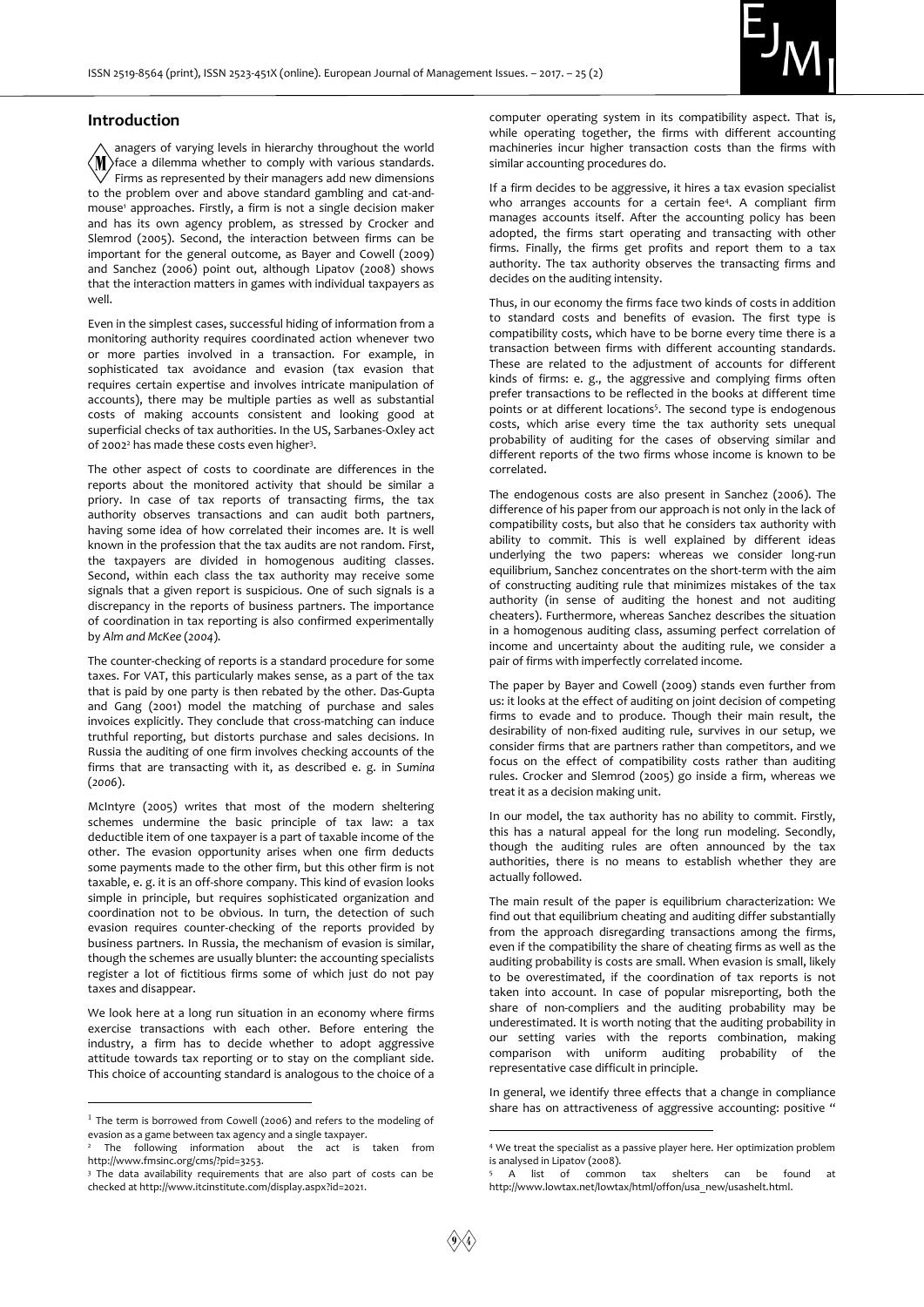

differential probability" and " saving" effects and negative " auditing change" effect. The positive effects reflect benefits from being compatible with more of the potential partners; the negative effect comes from strategic reaction of the monitoring authority. The total effect of any parameter on the endogenous variables is then influenced by the sum of the three effects identified.

For a large class of auditing technologies, we find that compatibility costs decrease cheating and auditing when only few firms are underreporting and increase them in case evasion is popular. The correlation of profits has a similar effect. In both instances, with coordination cost ascent the more popular strategy becomes more attractive; hence more firms choose it in equilibrium. Somewhat surprisingly, but following exactly the same logic, improvement in auditing technology and fines reduce cheating in low evasion regimes and enhance it in high evasion regimes.

The auditing probability in our model can be positively affected by the amount of fines, unlike in representative case. This becomes possible because the direct effect of larger fines to make auditing more attractive may overplay the indirect effect coming through the reduced cheating. Finally, the effectiveness of fine always decreases as a result of an increase in compatibility costs.

We also shed some light on the mechanism of evasion game when compatibility matters: we show that correlation of profits solely generates the difference in auditing probabilities. The compatibility costs alone change equilibrium cheating and auditing, but leave the latter independent from the report configuration.

The rest of the paper is structured as follows. The model setup is presented in the next section, followed by the description of equilibrium structure. Section four is devoted to the discussion of the results for the mixed equilibrium. Conclusion is followed by appendix with derivations of equilibria and results.

#### **Intended contribution**

he research aims at characterizing equilibrium outcomes when firms' management follows an optimal strategy of compliance with respect to some regulated activity (e.g. tax compliance, labor protection compliance, environmental compliance). In particular, the optimal strategy takes into account the effect of the actions of the other firms' managers actions on the profits of the firm. This research question is answered using the tools of classical game theory, i.e Nash equilibrium in mixed strategies.

### **Compliance game**

#### *Single firm benchmark*

et us start with the case when there are no transacting pairs  $\langle \mathbf{I} \rangle$  and no compatibility costs. A single firm decides whether to  $\vee$  evade its profit, facing the tax authority that can perform auditing. We use the approach of Graez, Reinganum and Wilde (1986) in this benchmark, with a convex rather than linear cost function for auditing.

First, the nature moves, assigning a type to the firms: high profit  $h = \pi$  or low profit  $l = 0$ . The types are drawn from a distribution characterized by a density function

$$
f(x) = \begin{cases} \gamma & \text{if } x = \pi \\ 1 - \gamma & \text{if } x = 0 \end{cases}
$$

Second, the high profit firms decide whether to submit a high report  $H = \pi$  (be honest) or a low report  $L$  =  $0$  (cheat).

The tax authority does not audit high reports and exerts effort *a*

in auditing low reports. A continuous function  $a:[0,1){\,\rightarrow\,} R_{\scriptscriptstyle +}$  is a mapping from detection probability defined on the unit interval to the auditing effort defined for non-negative real numbers. The inverse function determines detection probability from the effort  $p: R_{+} \rightarrow [0,1)$ . We assume that the firms can never be detected with certainty, and zero effort results in zero detection

probability  $p(0)=0$ . The low report is honest with probability  $1-\gamma$ 

 $1 - \gamma + q\gamma$  and not with the complementary probability, where  $q$ is the probability that high profit firm is cheating.

The authority is maximizing its expected revenue  $\frac{q\gamma}{-\gamma+q\gamma}p(a)(1+s)t\pi-$ 

 $\frac{a}{a\gamma} p(a)(1+s)t\pi - a$  $\frac{q\gamma}{1-\gamma+q\gamma}p(a)(1+s)t\pi-a$ , the high income firm - its expected profit  $\pi - p(a)(1+s)t\pi$  . Here S is a surcharge rate for being  $\pi$  –  $p(a)(1+s)t\pi$ caught, *t* is a tax rate. In equilibrium with positive detection

$$
p'(a^*) (1+s)t\pi = \frac{1-\gamma}{q^*\gamma} + 1
$$

probability FOC for the tax authority , and indifferent condition for the firm is . Hence equilibrium effort is

$$
p(a^*) = \frac{1}{1+s}
$$

and equilibrium evasion probability is

$$
q^* = \frac{1-\gamma}{\gamma} \frac{1}{p\left(p^{-1}\left(\frac{1}{1+s}\right)\right)(1+s)\pi - 1}.
$$

Sufficient conditions for the existence of such an equilibrium:  $P$ is strictly increasing and strictly concave,

$$
p'\left(p^{-1}\left(\frac{1}{1+s}\right)\right) > \frac{1}{\gamma(1+s)t\pi}
$$

 $\left(\frac{1}{1+s}\right)$  >  $\frac{1}{\gamma(1+s)t\pi}$ . The latter actually ensures mixed equilibrium. If, to the contrary, detection probability does not increase fast enough or the fine is too small, the equilibrium is all cheating. The equilibrium, either in mixed or pure strategies, is unique with strictly increasing and strictly convex  $P$ . We retain this assumption for the rest of the paper. The mixed equilibrium is of most interest to us, since we do not observe full cheating and the fines are usually high enough to cover auditing costs in reality. Moreover, this mixed equilibrium is evolutionary stable (Weibull 1995), as even if a small part of taxpayers gives honest reports, the reduction in detection probability is not enough to off-set a loss from lower evasion.

### *Two transacting firms*

ecall the story behind our model, presented in the  $\langle \mathbf{R} \rangle$ introduction. Firstly, the firms choose their accounting  $\sqrt{\ }$  standards. Second, the firms are matched according to some rule. Third, the firms draw pre-tax incomes from participating in a match. The second and third stages may repeat a number of times. Fourth, the firms summarize the realized income and submit a tax report. Finally, the tax authority audits the tax reports of some firms (and all its partners).

To make the analysis as simple as possible while preserving the coordination aspect, we make the following simplifying assumptions: (i) each firm meets only one transacting partner; (ii) each firm makes only one transaction; (iii) the aggressive firm does not report truthfully. Under these assumptions the game above is equivalent to the following 3 player game.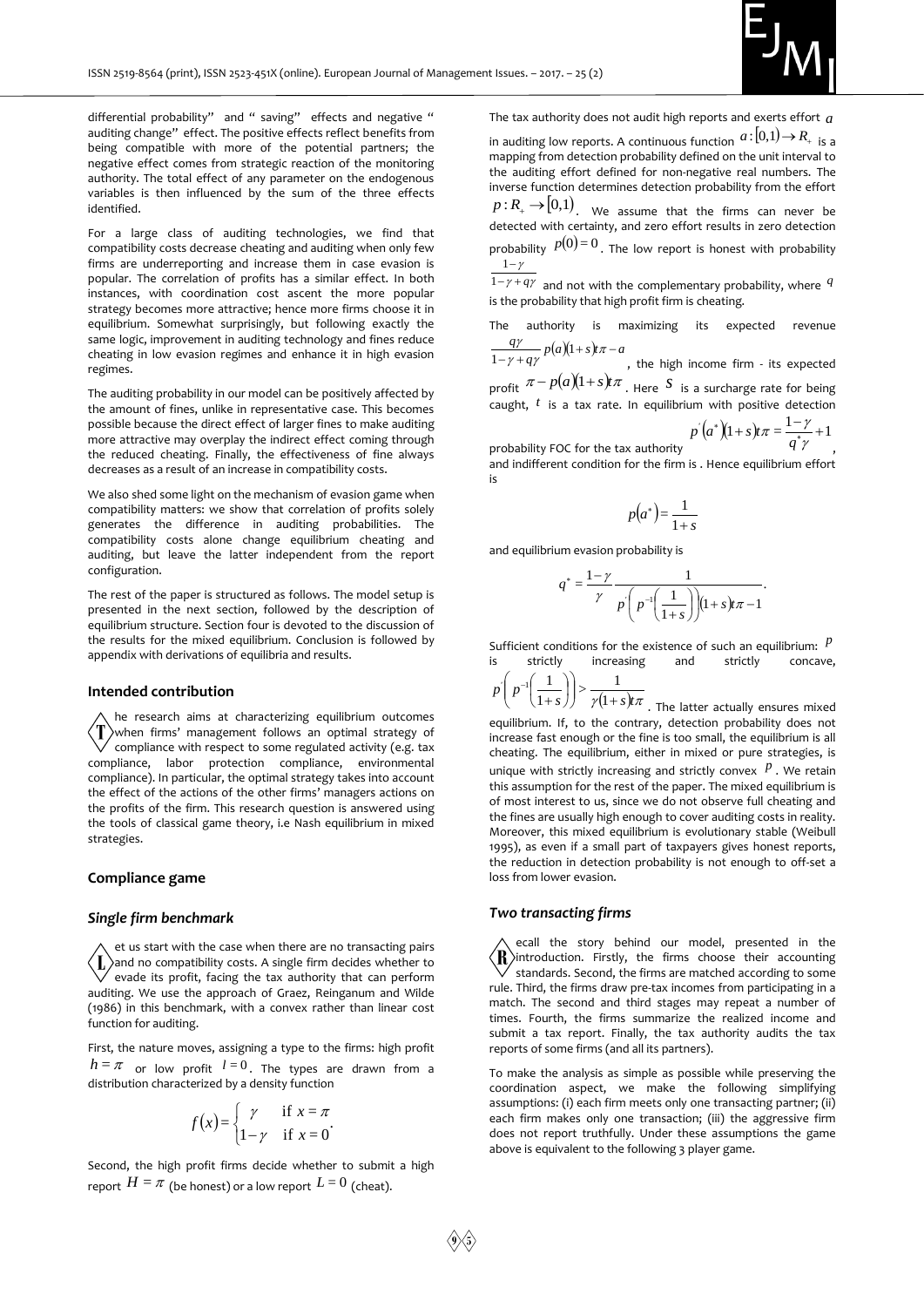

#### *The setup*

onsider a simultaneous game between two risk neutral firms and a tax authority.

The first move is made by the firms. They decide whether to adopt aggressive accounting policy and pay a price *b* per evaded euro for it,  $0 \leq b < t$ , or to use compliant accounting that comes at a cost normalized to zero.

The second move is made by the nature that assigns a type to each of the two firms: high profit  $h = \pi$  or low profit  $l = 0$ . We assume now that the profits are correlated with the correlation coefficient  $r, 0 \le r < 1^6$ . We do not consider negative correlation, as our firms are cooperating rather than competing. The joint distribution of two types in a match is given by the following density function:

$$
f(x, y) = \begin{cases} \delta, & \text{if } x = y = \pi, \\ \gamma - \delta, & \text{if } \{x, y\} = \{0, \pi\}, \\ 1 - 2\gamma + \delta, & \text{if } x = y = 0. \end{cases}
$$

where  $\delta = \gamma^2 + \gamma(1-\gamma)r, \delta \in [\gamma^2, \gamma]$ .

After the pre-tax profit is realized, the firms submit their reports according to the procedure they chose in the first stage. Namely, the low income firm submits a low report and gets a payoff normalized to  $^0$ , if its partner has the same accounting standard, and  $-c$ , if it has a different standard. The high income firm submits a high report  $H = \pi$  (be honest) if chose compliant policy or a low report  $\,L\!=\!0\,$  (cheat) if chose aggressive policy. Each firm of type  $\,h\,$  (high profit) gets ex interim expected payoff (before the coordination costs  $c$  ) of  $u(i, j)$ , where  $i$  is its own report and  $\,\dot J\,$  is a report of its partner:

$$
u(L,L) = \pi - p(a^{LL})(1+s)\pi - b\pi,
$$
  
\n
$$
u(L,H) = \pi - p(a^{HL})(1+s)\pi - b\pi,
$$
  
\n
$$
u(H,H) = u(H,L) = \pi(1-t).
$$

 $\overline{a}$ 

Ex ante expected profit is then the following. If a firm decides to use aggressive accounting,

$$
u(A) = \delta\bigl( qu(L, L) + (1 - q)u(L, H)\bigr) + (\gamma - \delta)u(L, L) + (1 - \gamma) * 0 - (1 - q)c.
$$

Here the event when both the firm and its partner get high profit defines the first term, the event when the firm gets high profit and its partner gets a low one defines the second term. The third term contains the payoff in the event of our firm getting low profit, normalized to zero. In any event we have to subtract coordination cost <sup>c</sup> in case our aggressive firm is matched with the compliant one, and that is what the last term takes care of.

If a firm decides to use compliant accounting, it is

$$
u(C) = \delta\bigl( qu(H, L) + (1 - q)u(H, H)\bigr) + (\gamma - \delta)u(H, L) + (1 - \gamma)*0 - qc.
$$

The terms are similar: both firms getting high profit, only the compliant firm getting high profit, and the compliant firm getting low profit.

The third move is by the tax authority, which chooses an auditing effort  $a \in R_+$  conditional on the reports observed:  $a(LL)$  (two low reports),  $a(HL)$  (a low and a high report in any order),  $a(HH)$ (two high reports). The tax authority gets expected revenue of  $p(a)(1+s)\pi - a$  from each cheater it audits and the revenue  $t\pi - a$ from each honest report it audits.

The game takes into account both types of costs outlined in the introduction. Compatibility costs are fixed to  $\overline{c}$  per transaction. The endogenous coordination cost reflects the difference in detection probabilities the tax authority might want to generate. Namely, the authority can exert different efforts in auditing low profit report depending on whether it comes with another low report or with a high report. Compared to the case of two low reports, it needs a half of resources to provide the same auditing probability if one of the reports is high. Thus, we do not consider the case in which coordinated evasion requires more effort to discover than uncoordinated does.

We choose the simultaneous formulation rather than a sequential one, because we do not want to consider a particular industry structure or a relation between an entrant and an incumbent. Our goal is to characterize the economy where two firms from different populations (again, think of buyers and sellers) meet to play a coordination game. Even more, since the decisions are longterm, they become a property of the firms, so that they can be characterized as evaders or honest. In this way, the Nash equilibria of the simultaneous game show us where these populations could converge to.

#### *Optimization problem of the tax authority*

he tax authority observes the match. Recall that we denote T) with lower-case letters the profits, and with upper-case the reports. We have then the following profit - report table which represents the measures (or shares) of taxpayer pairs reporting incomes given by the column entries, while actually receiving incomes given by row entries.

**Table 1** 

**Profit – report table**

|    | total              | HН              | HL                           |                     |
|----|--------------------|-----------------|------------------------------|---------------------|
| hh |                    | $\delta(1-q)^2$ | $2\delta q(1-q)$             | дq                  |
| hl | $2(\gamma-\delta)$ |                 | $2(\gamma-\delta)$<br>$-q$ ) | $2q(\gamma-\delta)$ |
|    | $-2\gamma+\delta$  |                 |                              | $-2\gamma+\delta$   |

 $^6$  We have also analyzed the case when  $r = 1$ , but since this is not likely to happen in reality, we do not present the results here. It turns out that the equilibrium structure in this case is distinctly different from correlation arbitrary close to perfect, so we also cannot use it as a benchmark. The derivation of equilibrium is available upon request.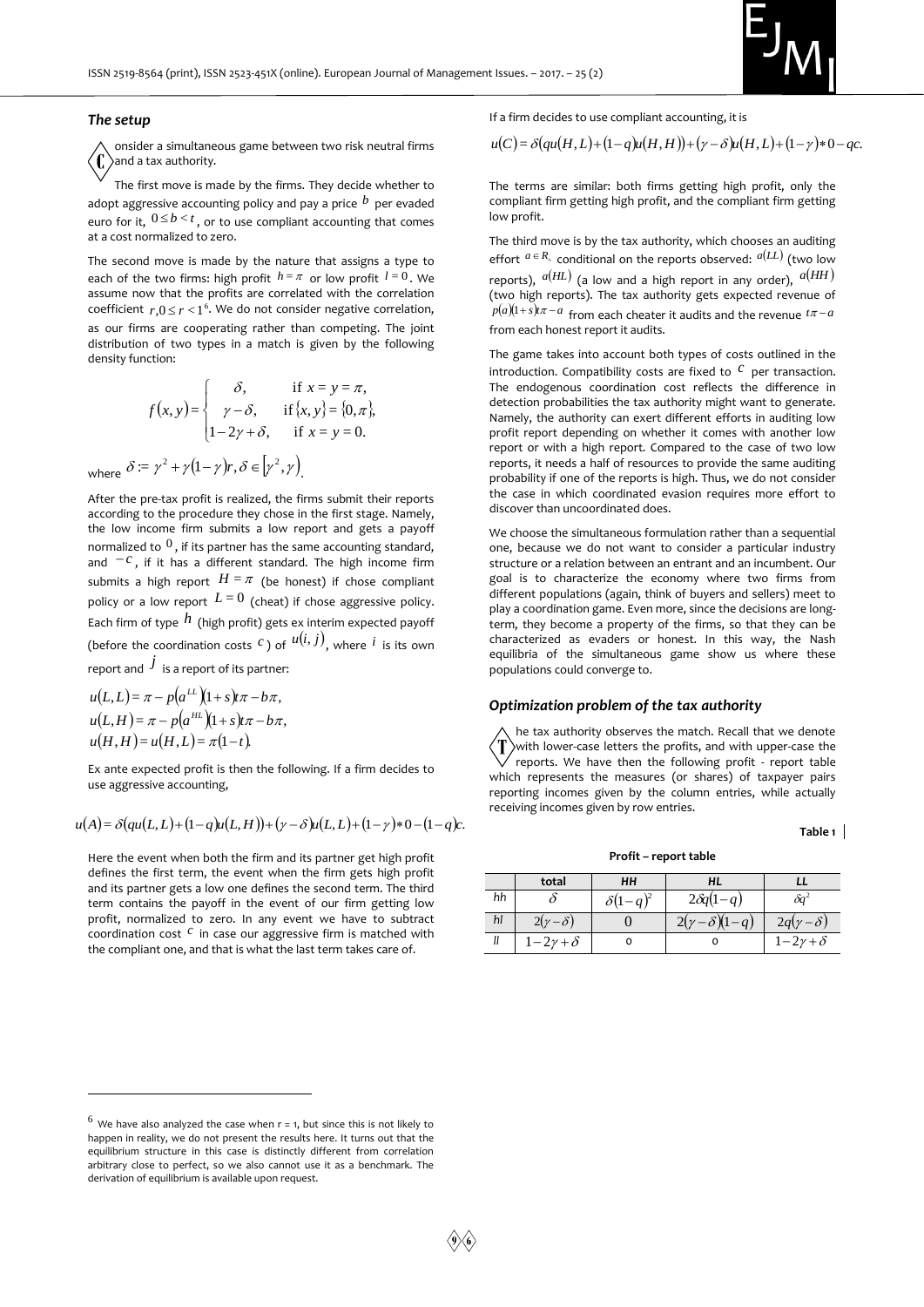

**Table 2** 

**A breakdown of the compatibility costs propagation mechanism**

 $c = 0, r = 0$   $c > 0, r = 0$   $c = 0, r > 0$  $p^*(LL)$  $(1 + s)t$  $t - b$  $\frac{t-b}{(1+s)t}$   $p\left(p^{-1}\left(\frac{\gamma q^*+1-\gamma}{\gamma q^*(1+s)t\pi}\right)\right]$  $\overline{\phantom{a}}$  $\overline{\phantom{a}}$ J  $\lambda$ L Ł L ſ  $\overline{\phantom{a}}$  $\mathbf{I}$ Ј,  $\lambda$  $\mathsf{I}$  $\mathsf{I}$ L ſ  $\gamma q^*$ +1- $\gamma$ \*  $\frac{1}{2}$ *p p*  $\left( \begin{array}{c} \gamma q^* + 1 - \gamma \\ 1 \end{array} \right)$   $\left( \begin{array}{c} \gamma_{-1} \left( \delta q^{*2} + 2 q^* (\gamma - \delta) + 1 - 2 \gamma + \delta \end{array} \right)$  $\frac{q^{*2}+2q^*(\gamma-\delta)+1-2\gamma+\sqrt{q^*q^*(\gamma-\delta)(1+s)p\pi}}{q^*q^*(\gamma-\delta)(1+s)p\pi}$  $\overline{\phantom{a}}$  $\overline{\phantom{a}}$ J  $\lambda$ L Ł L ſ  $\vert$  $\mathbf{I}$ Ј  $\lambda$  $\mathsf{L}$ L L ſ Ξ *p p* 2 1  $p^*(HL)$  $(1+s)t$ *t b*  $(1+s)t$  $\vert$  $\vert$ J  $\setminus$ L L  $\backslash$ ſ  $\vert$ J J  $\lambda$ L L  $\overline{\phantom{a}}$ ſ  $^{+}$  $+1-$ × \*  $\overline{a}$  $\gamma q$  (1+s)t $\pi$  $\gamma q$  +1- $\gamma$  $\frac{\gamma q^* + 1 - 1}{q^*(1+s)t}$ *p p*  $\left|1\right\rangle$  $\eta_1$   $\gamma q^* + 1$  $(1 + s)t$ *t b*

The following lemma characterizes the best response of the tax authority in this case.

**Lemma 1** In the tax evasion game above the best response of the tax authority  ${}^{\mathscr{a}(q)}$  to the firms cheating with probability  $q\in(0,1]$ is implicitly defined by:

$$
a^{HH} = 0,\t\t(1)
$$

$$
p'(a^{HL}(q)) = \frac{\delta q + \gamma - \delta}{\delta q(1 + s)\pi}, \text{if } q \ge q_{HL}^0;
$$
 (2)

$$
p'(a^{LL}(q)) = \frac{\delta q^2 + 2q(\gamma - \delta) + 1 - 2\gamma + \delta}{(\delta q^2 + q(\gamma - \delta))(1 + s)\pi}, \text{if } q \ge q_{LL}^0;
$$
 (3)

$$
a^{HL}(q) = 0, \text{ if } q < q^0_{HL}; a^{LL}(q) = 0, \text{ if } q < q^0_{LL}.\tag{4}
$$

The proof is left to the appendix A,  $\stackrel{0}{H}^0$  and  $\stackrel{0}{q}^0_{LL}$  are also defined there. Obviously, observing two high reports the tax authority does not audit them. Observing different reports in a match, the authority audits the low one with probability determined by the effort  $a^{HL}(q)$ . When two low reports are observed, the optimal auditing effort is given by  $\left. \right. ^{a^{HL}}(q)$  .

Note that the two efforts (and corresponding probabilities) are only equal, when  $r=0$ , that is the report of one firm does not contain any information about the profit of the other firm. With  $r$  > 0  $\,$  we have  $\,$   $a^{HL}(q)$   $\ge$   $a^{LL}(q)$   $\,$  , which is quite intuitive: different reports indicate possible cheating, so it makes sense to audit them more. The interesting function of the the costs are not one in the small and the small and the small and the small and the small and the small and the small and the small and the small and the small and the small and the small

#### *Equilibria*

efore stating the result it is useful to introduce the following terminology:

We call an equilibrium of our game full cheating, if all the firms are submitting low (zero) reports in this equilibrium  $q^* = 1$ ; we call an equilibrium full honesty, if all the high income firms submit high reports  $q^* = 0$  .

The proposition 1 characterizes the equilibria arising in case of correlated draws. We denote the equilibrium values of cheating probability with  $q^*$  and of auditing effort with  $a^*$  .

In the tax evasion game with two transacting firms

(i) there exists a symmetric evolutionary stable equilibrium with

 $q^\ast$  implicitly defined by

$$
\gamma(t - b)\pi - (1 - 2q^*)c = ((\gamma - \delta(1 - q^*))p(a^{LL}(q^*)) +
$$
  
+  $\delta(1 - q)p(a^{HL}(q^*)))(1 + s)r\pi$ ,  

$$
a^{HH^*} = 0, a^{HL^*} = a^{HL}(q^*), a^{LL^*} = a^{LL}(q^*)
$$
as given by (1), if t

as given by (1), if the

$$
\gamma(t-b)\pi - (1 - 2q_{LL}^0)c > \delta(1 - q_{LL}^0)p(a^{HL}(q_{LL}^0))(1 + s)t\pi,
$$
 (6)

where  $\stackrel{0}{\mu}$  reflects auditing technology and is defined in the appendix.

(ii) There exists a symmetric evolutionary stable equilibrium with  $q^*$  implicitly defined by

$$
\gamma(t-b)\pi - (1-2q^*)c = \delta(1-q)p(a^{HL}(q^*))(1+s)t\pi,
$$
\n(7)

 $a^{HH*} = 0$ ,  $a^{HL*} = a^{HL}(q^*)$ ,  $a^{LL*} = 0$ , if the compatibility costs are small and (6) does not hold7.

(iii) If  $\gamma(t-b)\pi-c \le 0$ , there exist a full honesty equilibrium with  $q^* = 0, a^* \equiv 0$ .

(iv) If 
$$
\gamma(t-b)\pi + c \ge \gamma p(a^L(t))(1+s)t\pi
$$
, there exist a full  
cheating equilibrium, and  $q^* = 1$ ,  $a^{Ht*} = 0$ ,  $a^{Ht*} = a^{Ht}(1)$ ,  
 $a^{Lt*} = a^{Lt}(1)$ .

The proof of the proposition is left to appendix B. The structure of equilibria is very intuitive: for small compatibility costs (how small they should be depends on the auditing technology) there is a unique stable mixed equilibrium, as in a standard game without coordination issues. A small qualification here is that it takes a different form depending on whether consistent low reports are audited (i) or not (ii).

With larger compatibility costs, multiple equilibria may arise. More importantly, full honesty and full cheating may become equilibrium, as with everybody around being honest it is too costly in terms of compatibility to use aggressive accounting and visa versa. Whereas only the magnitude of the compatibility costs (relative to the evasion benefits) decides whether there exist full honesty equilibrium (iii), the auditing technology also plays a role in determining the existence of full cheating equilibrium (iv).

# **Discussion of results**

#### *Summary*

ince we believe that the exogenous coordination costs are  $\langle S \rangle$ relatively small, we can concentrate on the regions of parameter values where a mixed equilibrium exists. As it has been already noted, the probability of auditing for dissonant reports is higher than that for the similar reports as long as  $r\!>\!0.$  A further breakdown of the compatibility costs propagation mechanism is represented in the table below:

1

 $7$  The equilibria characterized in (i) and (ii) are also unique under the conditions specified in the appendix B.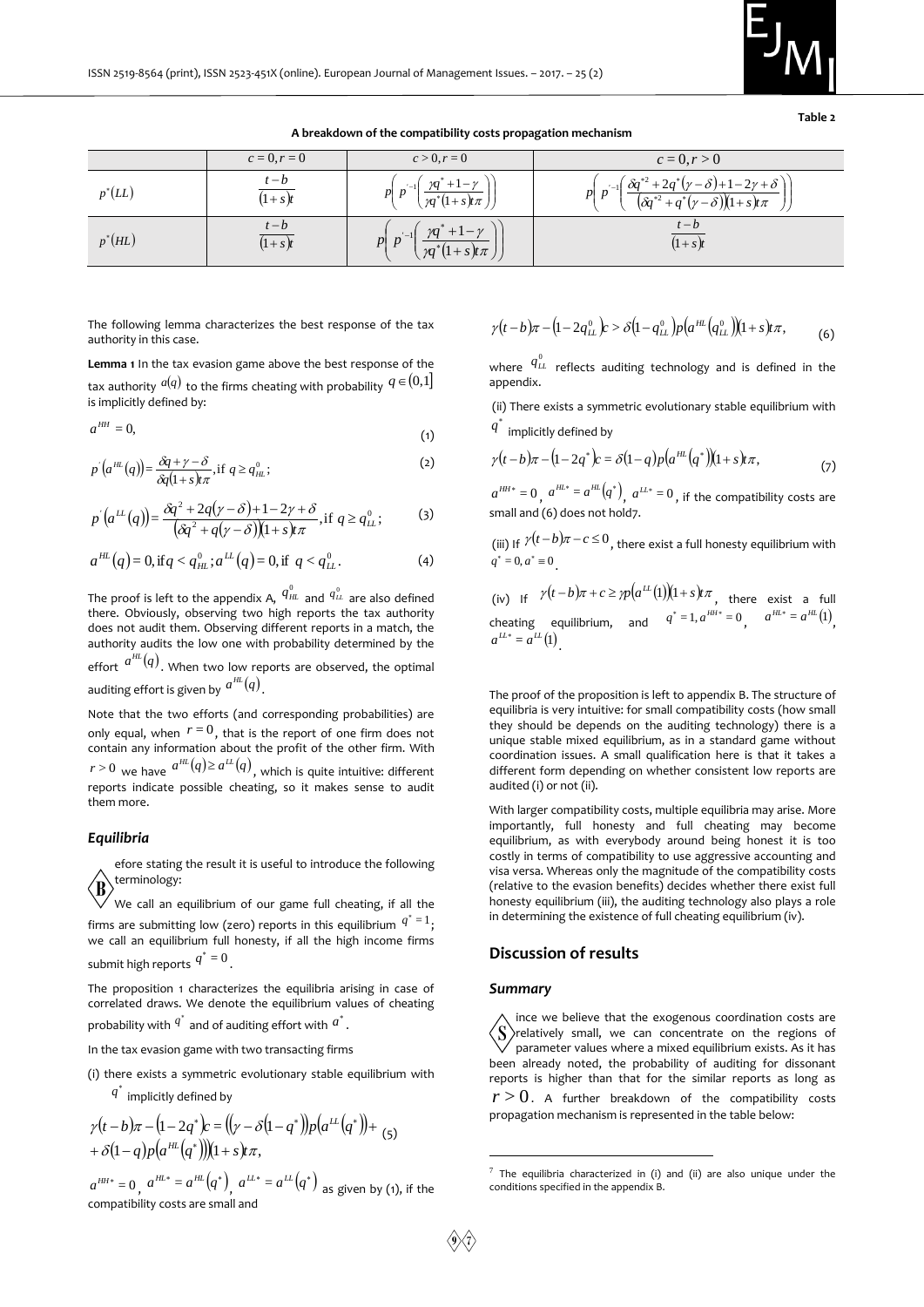

From this table we see clearly that the differential auditing probability is generated from some correlation even in the absence of exogenous compatibility costs. On the other hand, only exogenous costs  $c$  shift equilibrium cheating probability even in the absence of auditing intensity differential: The following expression determines the share of aggressive firms with independent draws.

$$
\gamma(t-b)\pi - (1-2q^*)c = \eta \left( p^{-1} \left( \frac{\eta q^* + 1 - \gamma}{\eta q^*(1+s)t\pi} \right) \right) (1+s)t\pi. \tag{8}
$$

Thus, the two channels of the compatibility costs can be clearly separated.

The following remark shows how the expected payoff of the firms *I* depend on the compatibility costs. The payoff is easy to compute because in the mixed equilibrium the firms a ex ante indifferent between aggressive and compliant accounting.

Compatibility costs put a burden on the firms unless there is a full honesty:  $I = \gamma(1-t)\pi - q^*c$ 

# *Comparative statics*

L

aggressive accounting.

irstly, we are interested in how the equilibrium value of cheating depends on the compatibility costs. For  $q^* > q^0_{LL}$ , from (5) we have

$$
(1-2q^*)dc = Qdq,
$$
\n
$$
Q := \begin{pmatrix} \delta(p(a^{HL}) - p(a^{LL})) - (y - \delta(1-q^*))p'(a^{LL})a_q^L \\ -\delta(1-q^*)p'(a^{HL})a_q^H \end{pmatrix} (1+s)t\pi + 2c.
$$
\n(9)

J

 (10) On the lhs we see the direct effect of  $\mathcal C$  on the costs of evasion: When there are more compliant firms  $(q^*<1/2)$ , the effect is positive, as there is a higher chance to meet a compliant firm and incur the compatibility costs. Otherwise  $(q^* > 1/2)$ , the effect is negative, as there is a higher chance to meet a firm with

On the rhs we see the indirect effect of  $c$  on the benefits of evasion through changing  $q$ . The effect is more intricate and can be divided into three terms. The first term is a positive differential in auditing probability for similar and different reports. Indeed, with higher  $q$  there is a lower chance to submit different reports, so the evading firms can enjoy lower auditing probability (" differential probability" effect). The second term reflects the negative effect of  $_q$  on the attractiveness of evasion through raising auditing probability for both types of the reports (" auditing change" effect). The third term is positive and reflects the increase in benefits from evasion through saving on compatibility costs (" saving" effect).

Thus, the total indirect effect is ambiguous. Note that this is true not only for compatibility costs, but for any parameter affecting *q* , since it is actually change in  $q$  itself that either increases or decreases attractiveness of evasion depending on how responsive the auditing probability is. This in turn depends on the curvature of the auditing function (we see  $p'(a)$  directly in (9), in appendix we show that  $a_q$  depends on  $p''(a)$ ). As  $p'(a)$  is decreasing in  $q$ with  $\partial^2 p'(a(q))/(\partial a \partial q)$  < 0, the effect of the auditing change is most likely to outweigh other effects for small  $\,q$  , and visa versa. Because of strict monotonicity and  $p(+\infty) \leq 1$ , auditing functions satisfy  $p^{'}(+\infty)$  =  $0$  . So, the auditing change effect evaporates for large  $q$  , and the total effect becomes positive.

For the class of functions with  $p'(0) = +\infty$ ,  $q_{LL}^0 = q_{HL}^0 = 0$  and the auditing change effect grows unboundedly large at zero,

whereas the lhs is bounded, so the total effect is certainly negative. Thus, for such functions there is a threshold value of equilibrium share of cheaters  $\overline{q}^c$  , below which the total indirect effect is negative (and hence  $dq^*/dc < 0$  for  $q^* < \min\left\{1/2, q^c\right\}$ ), and above which the total indirect effect is positive (and hence  $dq^*/dc < 0$  for  $q^* > \max\{1/2, q^c\}$ ).

We also note that the differential probability effect is reinforced by profit correlation more than the auditing change effect, so the total is more likely to be negative with lower correlation. At the extreme of independent draws we shall have

$$
Q = -\gamma p'(a)a_q(1+s)t\pi + 2c,
$$

which is negative, if compatibility costs are small.<sup>8</sup>

If the equilibrium is at the intersection when only inconsistent reports are audited, that is  $\,q^0_{_H L} < q^* < \,q^0_{_L L}$  , we have

$$
(1-2q)dc = Q0 dq
$$
  
\n
$$
Q0 := ((p(aHL)-\delta(1-q)p'(aHL)aqHL)\delta(1+s)t\pi + 2c)
$$
\n(11)

We can see the play of all effects described above also here. The differential probability is represented by  $p(a^{HL})$  and the auditing change effect is weakened, because the similar reports are not audited. We know that close to  $q_{\scriptscriptstyle HL}^{\scriptscriptstyle 0}$  the total effect is negative, as  $p\big(a^{H\!L}\big(q^0_{H\!L}\big)\!\big)$ =  $0$  . With higher  $\,q\,$  the differential probability effect kicks in and the auditing change effect is less pronounced, so that the total may even change its sign.

Second, we are interested in the effect of correlation on the equilibrium share of firms that use aggressive accounting. For an equilibrium with non-zero auditing of both report combinations<sup>9</sup>, we have

$$
Dd\delta = Qdq,\tag{12}
$$

$$
D := \left( \begin{array}{cc} ((y - \delta(1 - q^*))p' (a^{\mu \nu}) a^{\mu \nu} + \delta(1 - q^*)p' (a^{\mu \nu}) a^{\mu \nu} \\ + (p(a^{\mu \nu}) - p(a^{\mu \nu})) (1 - q^*) \end{array} \right) (1 + s) t \pi \quad (13)
$$

The direct effect of the correlation on the costs of evasion is always positive (the last term in  $D$ ). It increases in the probability differential and the share of compliant firms. Intuitively, with higher correlation different reports are more likely, other things being equal. And since different reports are more likely to be detected and punished than similar, expected fine increases in profit correlation. The indirect effect of the correlation through auditing probability is represented by the first two terms in the expression for  $D$ . The first term is a negative effect through the decrease in auditing of similar reports ( $a^{\mu}_{\delta} < 0$ ), the second term is a positive effect through the increase in auditing of different reports (  $a_{\delta}^{H\!L}>0$  ).

Here we can observe that for small  $q$  the negative effect becomes small, whereas for large  $q$  the positive effects vanish. The total effect of correlation on  $_q$  depends then on the indirect effect discussed at length above. For example, for auditing functions satisfying Inada conditions  $dq^* / dr < 0$  for both very small and very large  $q^*$ .

<u>.</u>

<sup>8</sup> For sufficiently large compatibility costs the total effect is positive, but this is most likely to be irrelevant, as we are not sure about existence and uniqueness of the equilibrium under consideration.

<sup>9</sup> The sign of the expression does not change if only high-low report combinations are audited.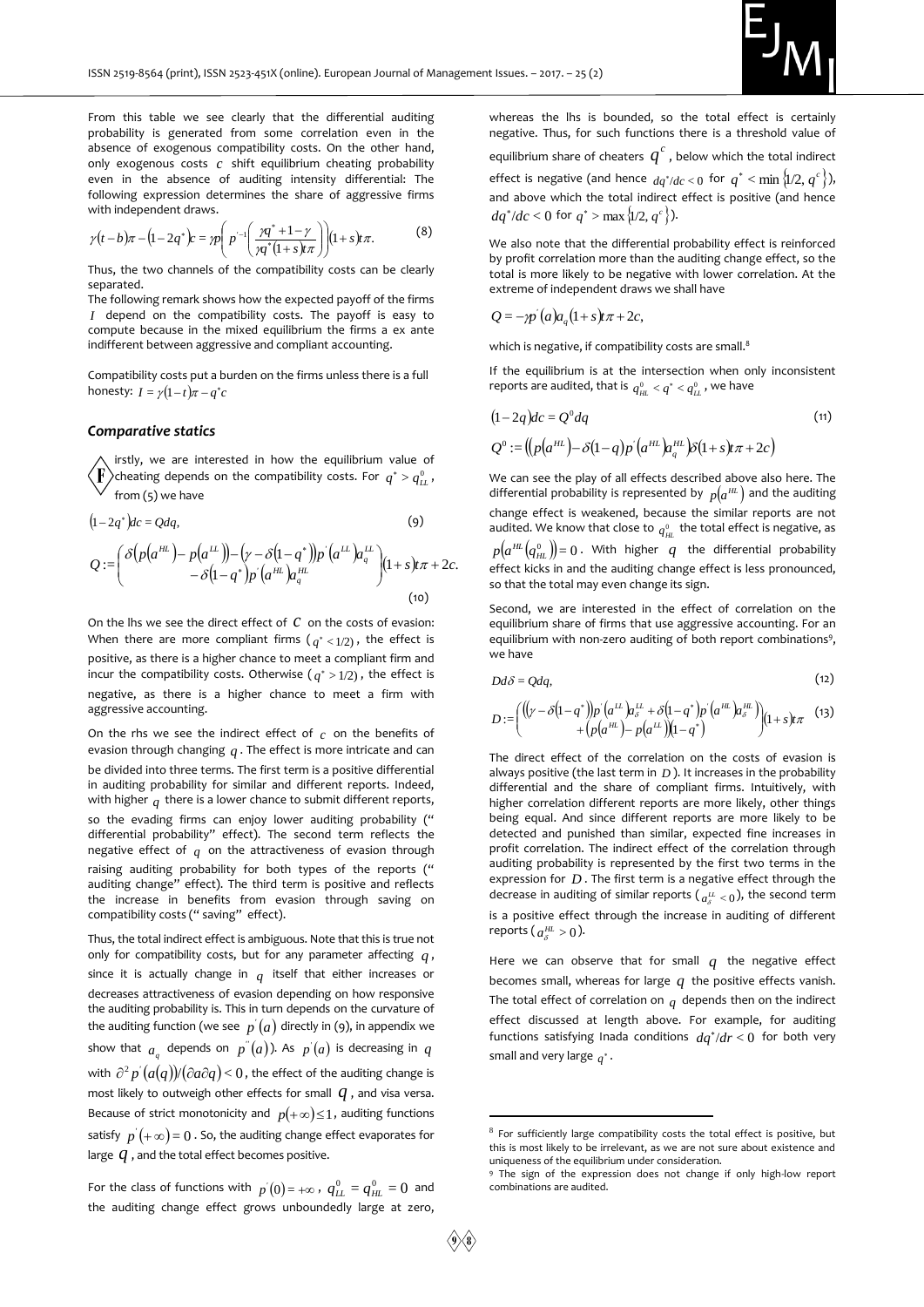

Third, we would like to see how an improvement in auditing technology affects the equilibrium. Consider a new auditing  $\mathsf{technology}\ \ p^1(a) = k p(a), k > 0\ \mathsf{.}$  Then

$$
Kdk = Q^1 dq, \tag{14}
$$

$$
K := \left( \begin{array}{cc} (\gamma - \delta(1-q^*)) \left( p \left( a^{\mu \nu} \left( q^* \right) \right) + k p \left( a^{\mu \nu} \right) a^{\mu \nu} \right) \\ + (1-q) p \left( a^{\mu \nu} \left( q^* \right) + k p \left( a^{\mu \nu} \right) a^{\mu \nu} \right) \end{array} \right) (1+s)t\pi. \tag{15}
$$

where  $Q^1$  is a correspondingly adjusted version of  $Q$  that takes into account  $k$  . As expected, the direct effect of an improvement in auditing on the costs of evasion is positive: the same effort of the tax authority results in higher expected fine for a firm. The indirect effect is negative: with more effective auditing the optimal auditing effort is reduced, so the expected fine goes down as well. The total effect  $\emph{\textbf{K}}$  depends on the size of  $\emph{\textbf{p}}^{_v}(a)$ : If  $p(k)$  is concave, the direct effect is higher than the indirect one, so the total effect of an improvement in auditing on the evasion costs is positive; the opposite is true for convex  $p(k)$ .

The effect through equilibrium cheating  $\varrho^{\scriptscriptstyle 1}$  is not affected much, as both differential probability and auditing change effects are amplified to the same extent, only the compatibility effect becomes relatively less important. Then with Inada conditions and positive K,  $dq^* / dk < 0$  for  $q^* < q^c$ ,  $dq^* / dk > 0$  for  $q^* > q^c$ , that is improvement in auditing technology reduces cheating in low evasion regimes and enhances it in high evasion regimes.

Fourth, we look at the fine. In our model the cheating is not necessarily decreasing in the surcharge rate *s* . The deterrence effect depends again on whether an increase in *q* curbs or boosts benefits of evasion, i.e. on the sign of *Q* :

$$
((\gamma - \delta(1-q^*))p(a^{\mathcal{L}}(q^*)) + \delta(1-q)p(a^{\mathcal{H}}(q^*))\mathbf{r} \pi ds = Qdq. (16)
$$

With Inada conditions that means  $dq^*/ds < 0$  for  $q^* < q^c$ ,  $dq^*/ds > 0$  for  $q^* > q^c$ .

We define the measure of effectiveness of the fine as the absolute value of the derivative of the equilibrium cheating  $\left|dq^*\right|$ . *ds*

We immediately see that this measure is decreasing in compatibility costs, so the fines loosen their grip with higher costs in our equilibrium. This is important to have in mind while formulating a tax/enforcement/accounting policy.

# **Conclusion**

-

he compliance game with costs of accounting compatibility T between transacting firms or monitored parties is considered in this paper. We show that when compatibility costs are small, there is a unique stable equilibrium<sup>10</sup> with a positive share of non-compliant firms and a positive share of audited reports. When the costs are large, there may be multiple equilibria, in some of which either everybody or nobody complies.

The game yields the insights that are impossible to obtain within the representative agent framework. Firstly, the monitoring authority should put more effort in auditing parties that did not coordinate their compliance decision, if it maximizes its expected revenue. Second, the compatibility costs may affect the extent of compliance in the opposite directions depending on what the auditing technology and the equilibrium share of noncompliance are. If there are many non-compliant agentss, the compatibility

costs are more likely to increase noncompliance, and visa versa. In the application to tax avoidance, the correlation of taxpayer profit affects equilibrium in a similar way. Third, the effect of the fines and auditing technology on equilibrium values crucially depends on the prevailing reporting standard. When most of the firms use an aggressive standard, an increase in fines or auditing effectiveness may have an adverse effect on compliance.

There is a number of policy recommendations arising from our analysis. Firstly, compatibility costs reduction efforts are only justified for economies (or industries) with substantial shadow sector. Such efforts include simplified accounting (exogenous costs) and little interest in the business links (endogenous costs through auditing probability differential). Second, the marginal increases in fines may be dangerous in economies or industries with low levels of compliance. Third, compatibility costs enhancement may be a sensible strategy for high compliance countries, and it may even be financed by eventual reduction in enforcement costs.

We hope that our paper opens up a whole pile of issues that could not be addressed by the literature before. How do the links between managers of transacting firms affect their decision to comply with regulations, e.g. to pay taxes? How are these links taken into account by the monitoring authority? Could the government change the structure of these links for the benefit of the whole society? We cannot answer these questions in a far too simplified setting of transacting pairs we have here. However, what we can do is to say that the equilibrium behavior of the agents is affected significantly by the links between them, that it is affected through the costs of behaving differently, and it is affected in the direction of harmonization of this behavior.

#### **References**

- Alm, J., & McKee, M. (2004). Tax compliance as a coordination game. Journal of Economic Behavior & Organization, 54(3), 297–312[. doi:10.1016/j.jebo.2003.02.003.](https://doi.org/10.1016/j.jebo.2003.02.003)
- Andreoni, J., Erard, B., & Feinstein, J. (1998) Tax Compliance. *Journal of Economic Literature, 36*(2), 818-860.
- Bayer, R., & Cowell, F. (2009) Tax Compliance and Firms' Strategic Interdependence. *Journal of Public Economics* 93(11-12), 1131- 114[3 doi:10.1016/j.jpubeco.2009.07.007.](https://doi.org/10.1016/j.jpubeco.2009.07.007)

Cowell, F. (1990) *The Economics of Tax Evasion.* MIT Press

- Crocker, K. J., & Slemrod, J. (2005). Corporate tax evasion with agency costs. *Journal of Public Economics, 89*(9-10), 1593–1610. [doi:10.1016/j.jpubeco.2004.08.003.](https://doi.org/10.1016/j.jpubeco.2004.08.003)
- Graetz, M., Reinganum, J., & Wilde, L. (1986) The Tax Compliance Game: Towards an Interactive Theory of Law Enforcement. *Journal of Law, Economics and Organization*, 2(1), 1-32. [doi:10.1093/oxfordjournals.jleo.a036900.](https://doi.org/10.1093/oxfordjournals.jleo.a036900)
- Lipatov, V. (2008) *Social Interaction In Tax Evasion*. MPRA Discussion Paper.
- Lipatov, V. (2012). Corporate tax evasion: The case for specialists. Journal of Economic Behavior & Organization, 81(1), 185–206. [doi:10.1016/j.jebo.2011.09.015.](https://doi.org/10.1016/j.jebo.2011.09.015)
- Sánchez-Villalba, M. (2006). Anti-evasion auditing policy in the presence of common income shocks. Distributional Analysis Discussion Paper 80, STICERD, London School of Economics, London WC2A 2AE.
- Schneider, F., & Enste, D. H. (2000). Shadow Economies: Size, Causes, and Consequences. *Journal of Economic Literature, 38(1)*, 77–114[. doi:10.1257/jel.38.1.77.](https://doi.org/10.1257/jel.38.1.77)
- Sumina, O. (2006) *Judges worked out a new model for VAT reimbursement*. Moscow Accountant (in Russian).

Weibull, J. (1995) *Evolutionary Game Theory*. MIT Press.

 $10$  The uniqueness is guaranteed under mild technical assumption presented in the appendix.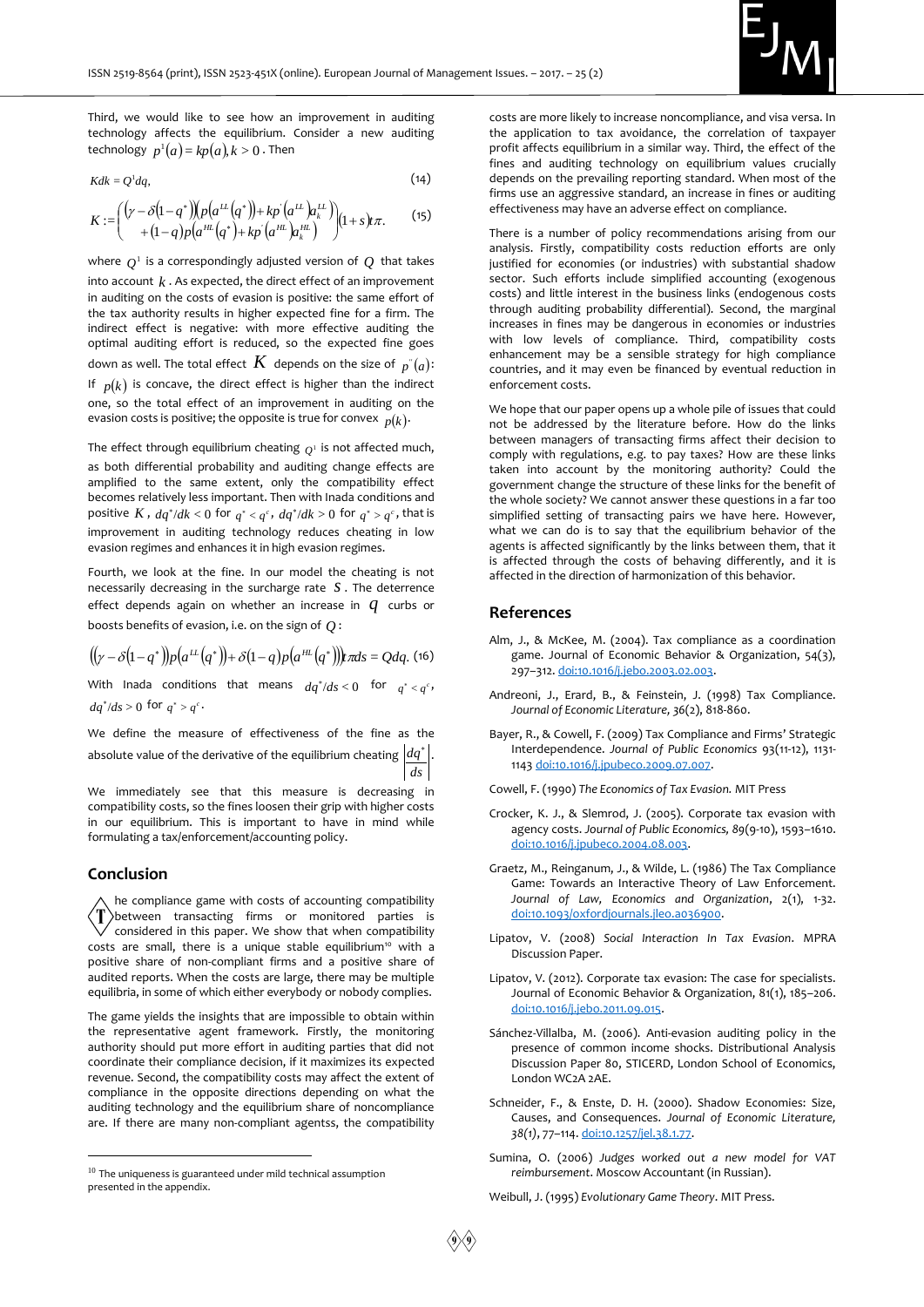

# **Appendices**

# **A - Proof of Lemma 1**

The expected revenue of the auditor is

$$
\delta(1-q)^2 t\pi + (\gamma - \delta)(1-q) t\pi + \delta q (1-q) t\pi \tag{17}
$$

$$
+(1+s)p(a^{HL})\delta q(1-q)\pi
$$
  
 
$$
-(\delta q(1-q)+(y-\delta)(1-q))a^{HL}
$$
  
 
$$
+(1+s)p(a^{LL})(\delta q^2+q(y-\delta))\pi
$$
 (18)

 $-(\delta q^2 + 2q(\gamma - \delta) + 1 - 2\gamma + \delta) a^{LL}$ 

Here the first term is the revenue from the firms that have high profits and do not evade (they are of measure  $\,\delta(1-q)^2$  ). The second group of 3 term is the revenue from the mixed reports: the high reports bringing *t* $\pi$  are of measure  $\delta\!q\!(1\!-\!q)\!+\!(\gamma\!-\!\delta)\!(\!1\!-\!q),$  and low reports bringing in the fine are  $\frac{\alpha}{\mathcal{G}(1-q)}.$  Correspondingly, the costs of auditing must be subtracted for these cases. Finally, the last terms are the revenue from low reports and costs of auditing them. The same fine is levied in the cases of two firms or only one firm misreporting.

Rearranging and taking first order conditions with respect to  $a^L$  and  $a^H$  gives

$$
a^{HL} : -(\delta q(1-q) + (\gamma - \delta)(1-q)) + \delta q(1-q)(1+s)p'(a^{HL})\pi = 0,
$$
  
\n
$$
a^{LL} : (\delta q^2 + q(\gamma - \delta))(1+s)\pi p'(a^{LL}) - (\delta q^2 + 2q(\gamma - \delta) + 1 - 2\gamma + \delta) = 0.
$$

Working this out, we arrive at

$$
g^{\mu\nu}(q) := \frac{\delta q + \gamma - \delta}{\delta q (1 + s) \pi} = p'(a^{\mu\nu}(q)),
$$
  

$$
g^{\mu\nu}(q) := \frac{\delta q^2 + 2q(\gamma - \delta) + 1 - 2\gamma + \delta}{(\delta q^2 + q(\gamma - \delta))(1 + s) \pi} = p'(a^{\mu\nu}(q)),
$$

where the equality holds for  $\,a\!>\!0.$  In this case we can show that  $\,p^{'}(a^{HL}(q))\!<\!p^{'}(a^{LL}(q))$ , as

$$
g^{\mu\nu}(q) - g^{\mu\nu}(q) = \frac{\delta q^2 + 2q(\gamma - \delta) + 1 - 2\gamma + \delta}{q(\delta q + \gamma - \delta)(1 + s)\pi} - \frac{\delta q + \gamma - \delta}{\delta q(1 + s)\pi} = \frac{\delta - \gamma^2}{\delta q(\delta q + \gamma - \delta)(1 + s)\pi}
$$

which is positive for any positive correlation and zero for independent draws. Note also that the difference is decreasing and convex in  $q$  , so  $\partial^2 p'(a(q))$ / $(\partial a \partial q) < 0$ ,  $\partial^3 p'(a(q))$ / $(\partial a \partial q^2) > 0$ .

,

Under concavity assumption second order conditions are trivially satisfied and  $a^{HL}(q)$  and  $q^L(q)$ . Our intuition is confirmed: low reports paired with high reports are audited more intensively than those paired with low reports.

Note though that because  $\lim_{q\to 0} g^{\mu\mu}(q) = +\infty$ , there may also be a corner solution. Indeed, for any auditing function  $p(a)$ :  $\lim_{a\to 0}p^{'}(a)<+\infty$  there will be a corner solution. Formally, for all such functions  $\exists q^0_{_{HL}}>0$  :  $a^{_{HL}}(q)=a^{_{LL}}(q)=0\forall q\leq q^0_{_{HL}}$  . By construction it is also true that  $\exists q^0_{1L}>q^0_{HL}$  :  $a^{HL}(q)>a^{LL}(q)=0$   $\forall q\in\!\left[ q^0_{HL},q^0_{LL}\right]$ . These threshold values can be found from the auditing function. For the different reports we have

$$
q_{\scriptscriptstyle HL}^0=\frac{\gamma\delta-1}{p^{'}(0)(1+s)t\pi-1}.
$$

For the similar reports the threshold value f the share of firms with aggressive accounting is implicitly defined by

$$
1 - 2\gamma + \delta = (p'(0)(1 + s)\pi - 1)\delta(q^0_{LL})^2 + q^0_{LL}(\gamma - \delta)((1 + s)\pi - 2).
$$

Since  $0 \le q^0_{\mu L} \le 1$ , if  $p^{'}(0) < 1/((1+s)r\pi)$ , tax authority will never audit, as the marginal revenue from audit is negative. Furthermore, if  $p^{'}(0)<\gamma/(\delta(1+s)\pi)$ , the best response function is degenerate with  $a(q)\equiv 0\,$ ; if  $p^{'}(0)<$  1+1/ $(\delta(1+s)\pi)-\gamma\delta$ , the similar reports are never audited:  $a^{\mu}(q) \equiv 0$ .

Thus, both best responses (for mixed and similar reports) of the tax autority are weakly increasing continuous functions of *q* .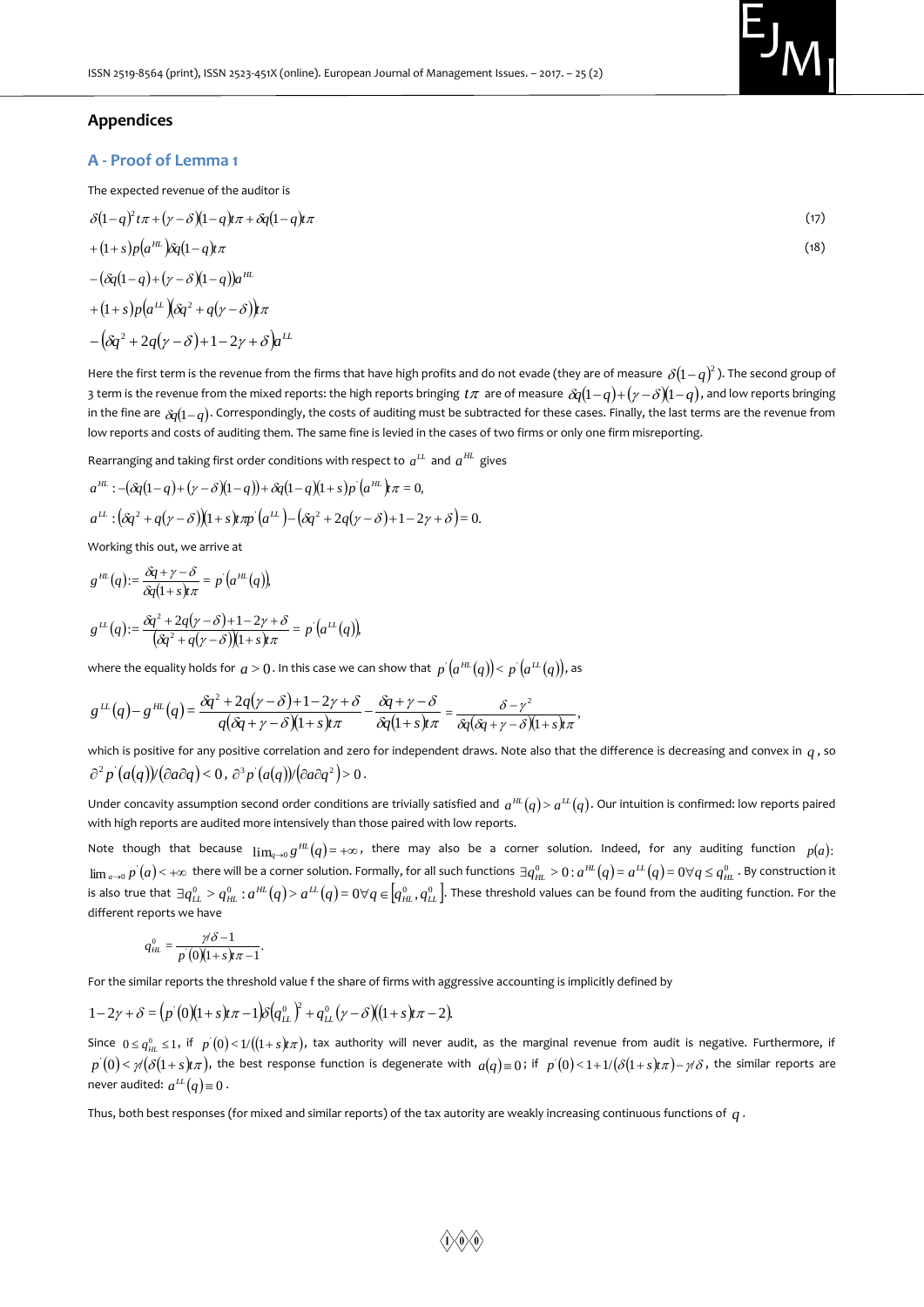

#### **B - Proof of proposition 2**

To show that  $\ p^*,q^*$  is indeed a Bayesian Nash equilibrium, we need 1)  $\ p^*$  is a best response of tax authority given the belief about  $\ q$  ; 2) each firm plays best response to  $\,{}_p{}^*$  and the share of cheating firms  $\,q{}^*$ ; 3) the belief of the authority is consistent with equilibrium play of the firms.

For 1) we need (??) and (1); for 2) in a mixed equilibrium it is sufficient that each firm is indifferent between cheating and honesty given that the partner is cheating with probability *q* :

$$
u(A)=u(C)
$$

$$
\quad \text{or} \quad
$$

$$
\delta(qu(L, L)+(1-q)u(L, H))+(y-\delta)u(L, L)-(1-q)c=
$$
  

$$
\delta(qu(H, L)+(1-q)u(H, H))+(y-\delta)u(H, L)-qc
$$

Rearranging, we get

 $\gamma(t-b)\pi - (1-2q)c = ((\gamma-\delta(1-q))p(a^{\mu}) + \delta(1-q)p(a^{\mu}))(1+s)\pi.$ (19)

Note that this expression depends on  $\,q\,$  unlike in the benchmark case, so we cannot present the resulting equilibrium explicitly. However, the

two sides of the equation admit quite a straightforward intuitive explanation. The lhs is the benefit from evasion net of accounting costs  $\,b$ and coordination costs C. The rhs is the expected cost of fines in two types of matches: two low reports and high-low reports. Both costs and benefits of evasion increase with  $q$ . The higher population share of evaders relieves the coordination problem for a firm that chose aggressive accounting. At the same time, higher share of wrong reports calls for more auditing thus increasing expected fine.

Formally, from the properties of best response functions  $\,a^{tL}(q)\,a^{\mu\mu}(q)\,$  we can see that rhs of (19) is weakly monotonically increasing in  $\,q$  . Namely, it is zero for  $q\leq q_{_{HL}}^0$  , it is  $\,\delta(1-q)p\big(a^{_{HL}}(q)\big)\! (1+s)t\pi\,$  for  $\,q\in\!\big[q_{_{HL}}^0,q_{_{LL}}^0\big],$  and it is the full expression for  $\,q\geq q_{_{LL}}^0\,$  converging to  $\bigl((\gamma-\delta(1-q))p\bigl(a^{\bot\!\bot}\bigr)\bigr)(1+s)t\pi$  as  $q$  approaches unity. We know that  $p_a(q)$  is convex (we can directly compute second derivatives). We also know that  $p(p_a^{'})$  is decreasing, but we did not impose anything on its convexity/concavity. Now,  $\,_{p(q)}$  can be written as  $\,_{p(p_a^{'}(q))}$ . It is increasing, and it is also concave if  $p(p_a^{'})$  is not too convex. Thus, rhs is concave under a mild ansumption on the third derivative of the function  $p(a)$ .

At  $q^0_{LL}$ , the left derivative of rhs is  $\left[\!\! \left(1\!-\!q^0_{LL}\right)\!\! \right]\!p_q\!\left(\!a^{\mu L}\!\left(\!q^0_{LL}\right)\!\!\right)\!-\!p\!\left(\!a^{\mu L}\!\left(\!q^0_{LL}\right)\!\!\right)\!\!]\! \delta\!\!\left(1\!+\!s\right)\!r$ , the right derivative has an additional term  $\frac{1}{2}\left[\left(\gamma-\delta\bigl(1-q_{LL}^0\bigr)\right)\!p_q\!\left(a^{LL}\!\left(q_{LL}^0\bigr)\right)\!\!\!+\delta\!p\!\left(a^{LL}\!\left(q_{LL}^0\bigr)\right)\!\!\right)\!\!\left(1+s\right)\!\!\!t\pi$  , which is positive.

Lhs is linearly increasing in  $q$  with the slope  $_{2c}$ , starting with  ${}_{\gamma\pi}(t-b)-c$  . The intersection(s) define Bayesian Nash equilibrium. Because of a jump in the derivative of rhs at  $_{q^0_L}$ , we may have up to 6 intersections (with up to 3 locally stable equilibria). However, the more interesting case for us is the stable unique equilibrium, which indeed results for small values of  $\,c$  , if either  $\,1-q^0_{LL})\!p_q\big(a^{HL}\big(q^0_{LL}\big)\!\big)\!-\!p\big(a^{HL}\big(q^0_{LL}\big)\!\big)\!\geq\!0\,$  or  $\gamma(t-b) \leq (\delta(1-q_{LL}^0)p(a^{HL}(q_{LL}^0)))(1+s)t$  or  $\gamma(t-b) \geq (1+s)t \max_{q \in [q_{HL},q_{LL}^0]} (\delta(1-q)p(a^{HL}(q)))$ . At the limit of no coordination costs, the equilibrium is defined by one of the conditions  $\gamma(1-b/t) = ((\gamma - \delta(1-q))\overline{p}(a^{LL}) + \delta(1-q)p(a^{HL}))(1+s)$  or  $\gamma(1-b/t) = \delta(1-q)p(a^{HL})(1+s)$ , depending on the auditing technology. Namely, the first happens, if  $\gamma(t-b)\pi-(1-2q^0_{LL})c>\delta(1-q^0_{LL})p(a^{\mu L}(q^0_{LL}))(1+s)t\pi$  , and the second otherwise.

This equilibrium is unique and stable. By continuity, the same is true for small values of *c* .

Note that with increase of C lhs simply rotates around horizontal line given by  $\gamma(t-b)\pi$ . It retains this value at  $q=0.5$ , while going down by  $c$  at  $q = 0$  and up by  $c$  at  $q = 1$  . This immediately leads us to the following corollary:

With  $q = 1/2$  , the effect of coordination costs is completely neutralized.

This is very intuitive: when the two populations are balanced, there is neither potential gain nor loss in terms of coordination from playing either strategy.

Note that the equilibrium will only be stable, if at the intersection the slope of the evasion costs (rhs) exceeds the slope of the benefits from Note that the equilibrium will only be stable, if at the intersection the slope of the vasion (lhs). Thus, stability requires the following condition to be satisfied:<br> $2c < [(1-q^*)p_q(a^{nt}(q^*))-p(a^{nt}(q^*))\delta+(y-\delta(1-q^*))p_q(a^{tt}(q^*))]+\delta p_q(a^{tt$ 

$$
2c < [(1-q^*)p_q(a^{HL}(q^*))-p(a^{HL}(q^*))]\delta + (\gamma-\delta(1-q^*))p_q(a^{LL}(q^*))+\delta p(a^{LL}(q^*))](1+s)\pi,
$$

where  $\,_q^*$  is the equilibrium share of the firms that employ aggressive accounting.

If there is no stable interior equilibrium, the full cheating is stable. A general condition for existence of full cheating equilibrium is  ${}_{\mathcal{u}}\!(A)\!\geq\!u(C)$ given  $q = 1$ . This can be rewritten, similarly to (19), as

$$
\gamma(t-b)\pi + c \ge \gamma p\big(a^{\mu}(t)\big)(1+s)t\pi,\tag{20}
$$

with  $p'(a^{\mu}(1)) = 1/(y(1+s)t\pi)$ .

Full honesty may also be an option, if the auditing is cheap or payment for evasion high. A general condition for the existence of full honesty euilibrium is  $u(A) \le u(C)$  given  $q = 0$ . This can be rewritten as

$$
\gamma(t-b)\pi-c\leq 0.
$$

However, this equilibrium is globally stable only if

 $\gamma(t-b)\pi - (1-2q_{HL}^0)c \leq 0.$ 

 $(21)$